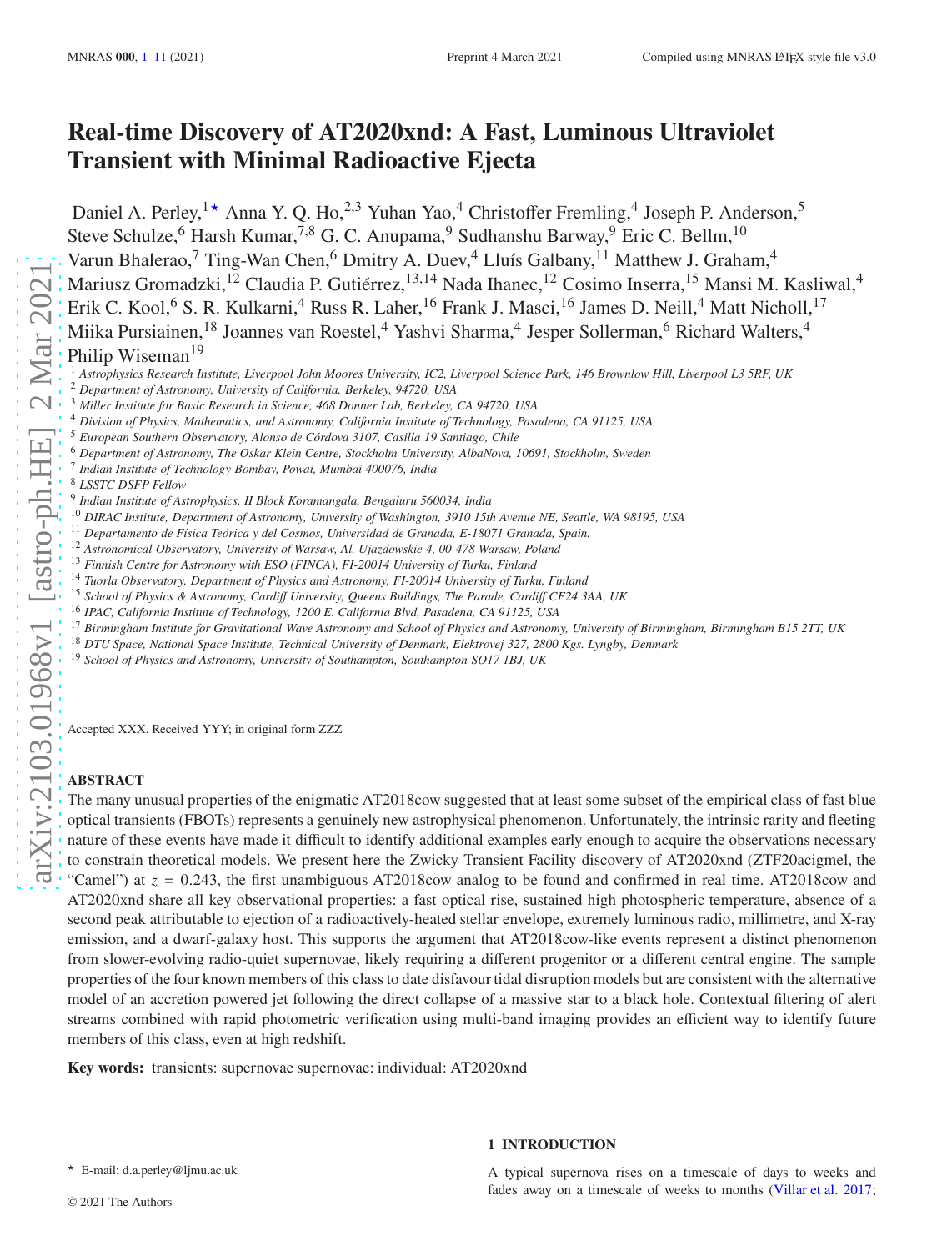[Perley et al. 2020](#page-9-1)). For stars that explode as supergiants, the rise timescale is governed by the cooling of the shock-heated photosphere and the fading timescale is governed by the gradual recombination of the ejecta [\(Arnett 1980](#page-9-2); [Weiler 2003](#page-9-3); [Zampieri 2017\)](#page-9-4). For stars that explode in a compact state (stripped-envelope Wolf-Rayet stars and white dwarfs), the emission from the shock breakout and cooling is primarily at X-ray wavelengths and the rise and fall in the optical band are instead dominated by the dispersal of heat from newly-synthesized radioactive elements through the expanding ejecta [\(Arnett 1982](#page-9-5)).

Over the past decade, a population of transients with fast rise times  $(t_{\text{rise}} \sim 1 - 7 \text{ days})$ , fast decay times  $(t_{\text{decline},1/2} \sim 3 - 12 \text{ days})$ , and a range of peak optical luminosities (−16  $\geq M_{g,peak} \geq -22$ ) has been uncovered by wide-area surveys, with the largest samples originating from Pan-STARRS (PS1; [Drout et al. 2014](#page-9-6)) and the Dark Energy Survey (DES; [Pursiainen et al. 2018\)](#page-9-7). These are sometimes called "Rapidly Evolving Transients" (RETs), "Fast-Blue Optical Transients" (FBOTs), or "Fast-Evolving Luminous Transients" (FELTs; [Rest et al. 2018\)](#page-9-8). Events with these properties simultaneously require an energetic shock, a large pre-explosion radius, and a low ejecta mass [\(Inserra 2019](#page-9-9)). While this combination of parameters is unusual it is not without precedent: type IIb supernovae, which are thought to originate from the explosion of a compact star with an extended but tenuous hydrogen atmosphere, show an initial early shock-breakout peak similar in nature to FBOTs (e.g. [Fremling et al. 2019\)](#page-9-10). However, the initial peak in type IIb SNe is not as luminous and it is followed by a second radioactively-powered peak of comparable optical luminosity that is not seen in FBOTs. The poorly-understood class of Type Ibn supernovae [\(Pastorello et al. 2007](#page-9-11)) also shows many similarities to the DES/PS1 FBOTs [\(Fox & Smith 2019\)](#page-9-12).

The seminal event in the understanding of this class was the discovery of AT2018cow at 60 Mpc [\(Prentice et al. 2018](#page-9-13)). The rise to peak was very fast  $(\leq 3$  days from explosion to peak), it was extremely luminous at peak, and it faded quickly—properties characteristic of the PS1 and DES FBOTs. However, after peak it displayed a number of unexpected and indeed unprecedented behaviours: (a) the spectrum remained continuum-dominated throughout, with a high blackbody temperature (>10000 K) and a photosphere that expanded rapidly before peak but then propagated inward [\(Perley et al. 2019\)](#page-9-14); (b) it was extremely luminous at radio and millimetre wavelengths, with a millimetre light curve that did not reach maximum for several weeks [\(Ho et al. 2019](#page-9-15)); (c) it was also luminous at X-ray wavelengths, and showed an erratic light curve that flickered repeatedly up and down by a factor of ten in flux on timescales of days [\(Ho et al. 2019](#page-9-15); [Margutti et al. 2019](#page-9-16); [Kuin et al. 2019](#page-9-17); [Rivera Sandoval et al. 2018\)](#page-9-18). Additionally, late-time spectra were dominated by intermediatewidth lines of hydrogen and helium.

These properties impose several additional stringent requirements on the progenitor. The lack of a second peak implies that it did not produce a large amount of radioactive nickel or unbound ejecta [\(Perley et al. 2019](#page-9-14)). The high radio luminosity and late millimetre peak imply dense circumstellar material (CSM) beyond the optical photospheric radius [\(Ho et al. 2019](#page-9-15)). The rapid X-ray variability requires a compact and long-lived central engine (or perhaps a complex shock in a confined structure) that is either exposed to the viewer or lightly screened [\(Margutti et al. 2019](#page-9-16); [Ho et al. 2019\)](#page-9-15).

A variety of models have appeared in the literature attempting to explain this combination of properties. Electron-capture supernovae and fallback supernovae are commonly appealed to since both naturally explain the low ejecta mass, with either a proto-magnetar or an accretion-powered jet invoked to explain the fast rise and luminous X-ray/radio emission [\(Perley et al. 2019;](#page-9-14) [Margutti et al. 2019](#page-9-16);

A challenge in distinguishing different models is the fact that only a single well-observed event exists (AT2018cow itself). While the data set for this event is excellent, it is unknown whether any of its qualitative or quantitative properties are essential to the phenomenon (as opposed to peculiar features of this event alone). It is plausible to assume that some of the DES and PS1 FBOTs represent the same generic phenomenon, but some members of these samples may be physically unrelated: for example, many exhibit a much lower peak luminosity or show evidence of cooling towards standard recombination temperatures, and no firm constraints exist on their behaviour outside the optical band. Thus, while the DES/PS1 samples are quite large and have been analyzed in some detail [\(Wiseman et al. 2020](#page-9-25)), the bulk sample properties cannot confidently be held to be indicative of the nature of AT2018cow. As a result there is no firm constraint on the cosmic rate, typical host-galaxy environment, or degree of internal diversity among other examples of this phenomenon.

Recently, two additional AT2018cow-like objects have been reported in the literature: CSS161010 [\(Coppejans et al. 2020](#page-9-26)) and ZTF18abvkwla ("Koala", [Ho et al. 2020b](#page-9-27)). Both of these events show very luminous radio emission lasting for months following the optical event; both also originated from dwarf galaxies (the host of ZTF18abvkwla is very strongly star-forming, that of CSS161010 much less so). Unfortunately, in neither case was the nature of the transient recognized early enough in its evolution to motivate a fast and deep optical campaign to establish the temperature evolution in  $\delta$  detail<sup>[1](#page-1-0)</sup> or an early X-ray campaign to search for rapid variability.

In this paper, we present the discovery of AT2020xnd (ZTF20acigmel, a.k.a. "The Camel"), a fast optical transient very similar to AT2018cow that was identified in real time using the Zwicky Transient Facility (ZTF; [Bellm et al. 2019a;](#page-9-28) [Graham et al.](#page-9-29) [2019](#page-9-29)) via our custom search pipeline. We outline our discovery process and present the deep optical follow-up observations that our early discovery enabled. We demonstrate that, like AT2018cow, this event showed no classical, radioactively-powered supernova, it remained very blue until late times, and it was extremely luminous across the electromagnetic spectrum. These properties suggest that the key features of AT2018cow are shared by other members of the class and indeed are likely the defining aspects of the phenomenon, fundamentally separating AT2018cow and its ilk from other fastrising transients. Our discovery also provides a road-map for gradually building up samples of well-observed events in the coming years using high-cadence surveys.

#### **2 OBSERVATIONS**

#### **2.1 ZTF Discovery**

ZTF is an optical time-domain facility conducting a series of transient surveys [\(Bellm et al. 2019b](#page-9-30)) using the 48-inch Oschin Schimdt Telescope at Palomar Observatory. These include a public survey in  $g$  and  $r$  (conducted at three-day cadence through September 2020 and two-day cadence from October 2020) and a one-day cadence

<span id="page-1-0"></span><sup>&</sup>lt;sup>1</sup> Some optical follow-up of CSS161010 was acquired but the light curve is not yet published.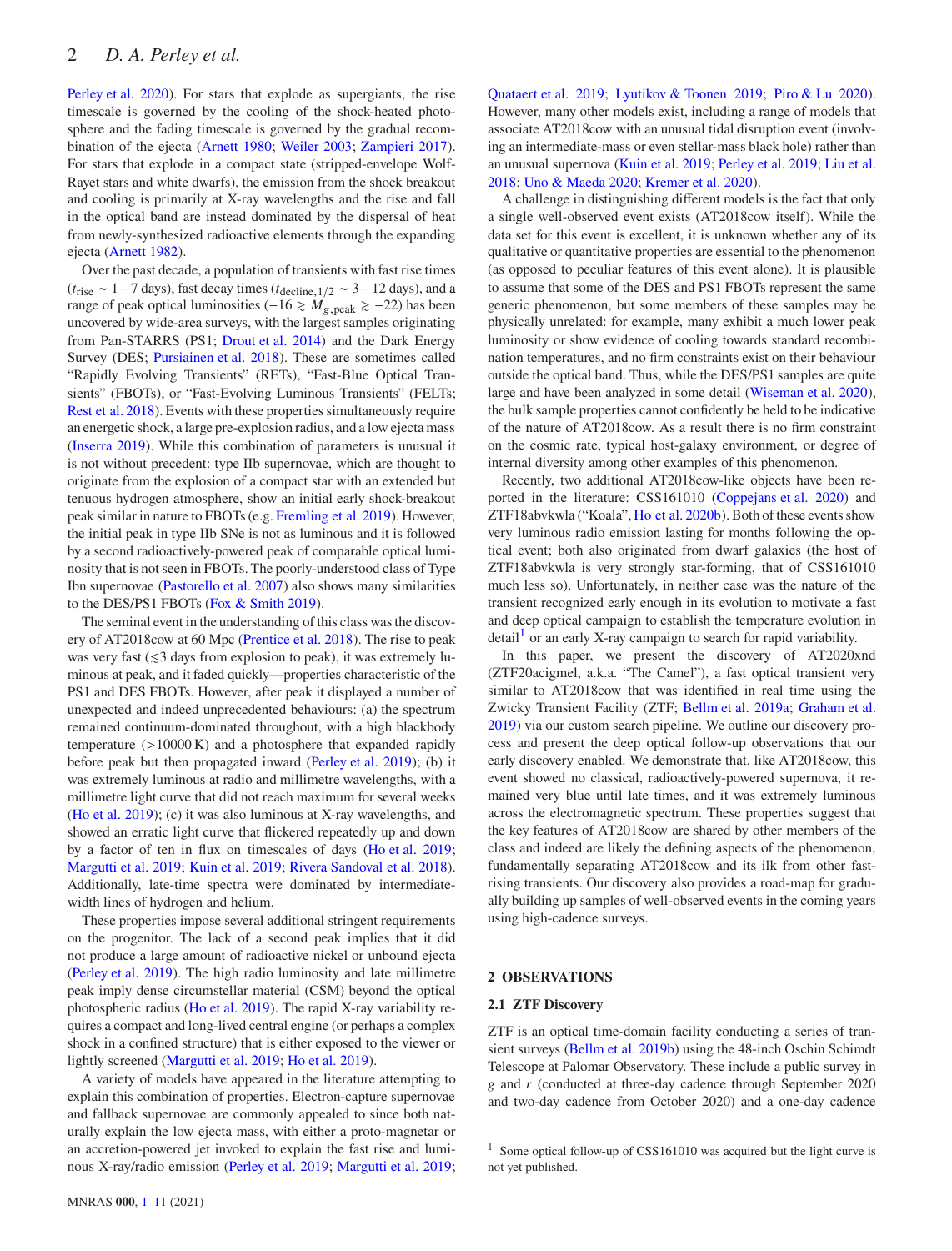

**Figure 1.** RGB false-colour  $u/g/r$  image of the transient from the Liverpool Telescope 3 days after peak (left panel), compared to late-time VLT  $u/g/R$ imaging 26 days after peak (right panel). The source is distinctly blue at early times. The host galaxy probably dominates the flux in the VLT measurement.

<span id="page-2-1"></span>Caltech survey in  $g$  and  $r$ . The ZTF observing system is described in [Dekany et al.](#page-9-31) [\(2020](#page-9-31)), and images are processed with the ZTF real-time reduction and image subtraction pipeline at the Infrared Processing & Analysis Center [\(Masci et al. 2019](#page-9-32)). Each  $5-\sigma$  detection in a subtracted image is registered as an "alert" [\(Patterson et al.](#page-9-33) [2019](#page-9-33)), and each alert receives machine-learning based real-bogus scores, one based on a random-forest classifier [\(Mahabal et al. 2019](#page-9-34)) and one based on a neural network [\(Duev et al. 2019\)](#page-9-35). The three nearest Pan-STARRS [\(Flewelling et al. 2020\)](#page-9-36) sources receive a stargalaxy score to assist with identifying stellar vs. extragalactic transients [\(Tachibana & Miller 2018](#page-9-37)). The alert stream is distributed to a variety of community brokers; the one used for this paper was kowalski<sup>[2](#page-2-0)</sup>.

One of the primary goals of ZTF, particularly with the highercadence surveys, is to find fast extragalactic transients such as gamma-ray burst afterglows and AT2018cow-like events. To this end, a filter has been set up with the following criteria:

• A deep-learning based real-bogus score exceeding 0.65

• At least two detections, with a duration between them exceeding 20 minutes

• A Galactic latitude exceeding 15 deg

• A criterion to remove artifacts from nearby bright stars (similar to that employed in [Perley et al. 2020](#page-9-1))

• No coincident stellar counterpart (does not have a PS1 catalog match with a star-galaxy score exceeding 0.76 within 2 arcsec)

• Detected at a magnitude brighter than 20 mag

The resulting candidates are then sorted into four groups:

1. New transients (those with no previous detections prior to the current night).

2. High-redshift transients (those with a DESI Legacy Imaging Survey DR8 (hereafter "Legacy Survey"; [Dey et al. 2019\)](#page-9-38) counterpart within three arcseconds with a photometric redshift exceeding  $(0.4)$ 

3. Fast-peaking transients: transients with a light curve that has peaked, i.e. has pre- and post-detections 1-sigma below peak, and where the time from half-max to max is under five days, as per [Ho et al.](#page-9-27) [\(2020b](#page-9-27)).

4. Fast-evolving transients: transients that rise more rapidly than 1 mag/day or fade more rapidly than 0.3 mag/day (see [Andreoni et al.](#page-9-39) [2020](#page-9-39)).

Every day, one of us (DAP, AYQH, YY) scans the resulting data stream, which usually has roughly 20 candidates. In addition, once per week forced photometry is run on all transients from the previous week, to identify candidates missed because of sub-threshold detections.

ZTF20acigmel passed the filter on 2020-10-12 under criterion 2 above: it is a new source coincident with a faint extended Legacy Survey source (type "REX") with a high photometric redshift ( $z =$  $1.33_{-0.40}^{+0.76}$ ; [Zhou et al. 2021\)](#page-9-40). It was not immediately identified as a transient of interest during scanning: the event was relatively faint  $(g \sim 19.7 \text{ mag}, r \sim 20.1 \text{ mag})$ , and the most recent upper limit was three days prior and relatively shallow  $(r > 20.2$  mag). It was identified as a candidate again on 2020-10-14 following a slight rise in flux and also not saved. On 2020-10-16 it was flagged a third time, and by this time it has faded significantly from the peak, suggesting fast evolution. It was saved as a candidate and registered to TNS, and the Liverpool Telescope [\(Steele et al. 2004](#page-9-41)) was triggered for follow-up observations. Follow-up observations were organized and coordinated using the GROWTH Marshal [\(Kasliwal et al. 2019](#page-9-42)).

After the transient had faded, we re-ran forced photometry for all observations of the field using the average position for all measurements (J2000 coordinates  $\alpha = 22:20:02.014$ ,  $\delta = -02:50:25.35$ ). This photometry is given in Table [1.](#page-4-0)

#### **2.2 LT Observations**

We obtained imaging observations using the 2m robotic Liverpool Telescope (LT) on two successive nights (beginning at approximately 2020-10-17 00:07 UT and 2020-10-17 20:34 UT, respectively), using 60-second exposures in all five Sloan Digital Sky Survey (SDSS) filters ( $ugriz$ ). AT2020xnd was well-detected in all bands in both of these observations (Figure [1\)](#page-2-1). (A longer observation was also obtained on 2020-10-20, although weather conditions were poor and only unconstraining upper limits were obtained.) The magnitude of the transient was measured in all images using basic aperture photometry (aperture radius 1.5′′), calibrated against SDSS secondary reference stars.

Comparison to the P48 observations confirmed a rapid drop in flux: by  $0.5 \pm 0.1$  mag over the 3 days between the epoch of apparent maximum light and the first LT observation, then another  $0.3 \pm 0.1$ during just the next  $20.5$  hours (both measurements are in  $g$ -band). The observed colour was very blue  $(u - g = -0.42 \pm 0.05$  mag in the first LT epoch and  $u - g = -0.52 \pm 0.10$  mag in the second LT epoch, after correcting for Galactic reddening of  $E(B - V)$  = 0.07 mag; [Schlafly & Finkbeiner 2011](#page-9-43)). Blue colours are commonly observed in young supernovae and in cataclysmic variables, but both the degree of the colour and its persistence almost 1 mag into the decline are unusual. However, persistent blue colours after peak were a hallmark of AT2018cow [\(Perley et al. 2019](#page-9-14)). This, in combination with the Legacy Survey detection of a probable host galaxy, motivated additional follow-up, in particular spectroscopy ([§2.7\)](#page-3-0).

#### **2.3 P60 Observations**

Additional imaging observations were acquired with the Rainbow Camera (RC) of the Spectral Energy Distribution Machine (SEDM) on the Palomar 60-inch telescope [\(Blagorodnova et al. 2018\)](#page-9-44). Observations were taken using all four filters  $(ugri)$  and reduced using the basic RC pipeline, and photometry was performed following the procedures of [Fremling et al.](#page-9-45) [\(2016](#page-9-45)). Due to the fading of the source and limited sensitivity of the detector only upper limits were obtained

<span id="page-2-0"></span><sup>2</sup> https://github.com/dmitryduev/kowalski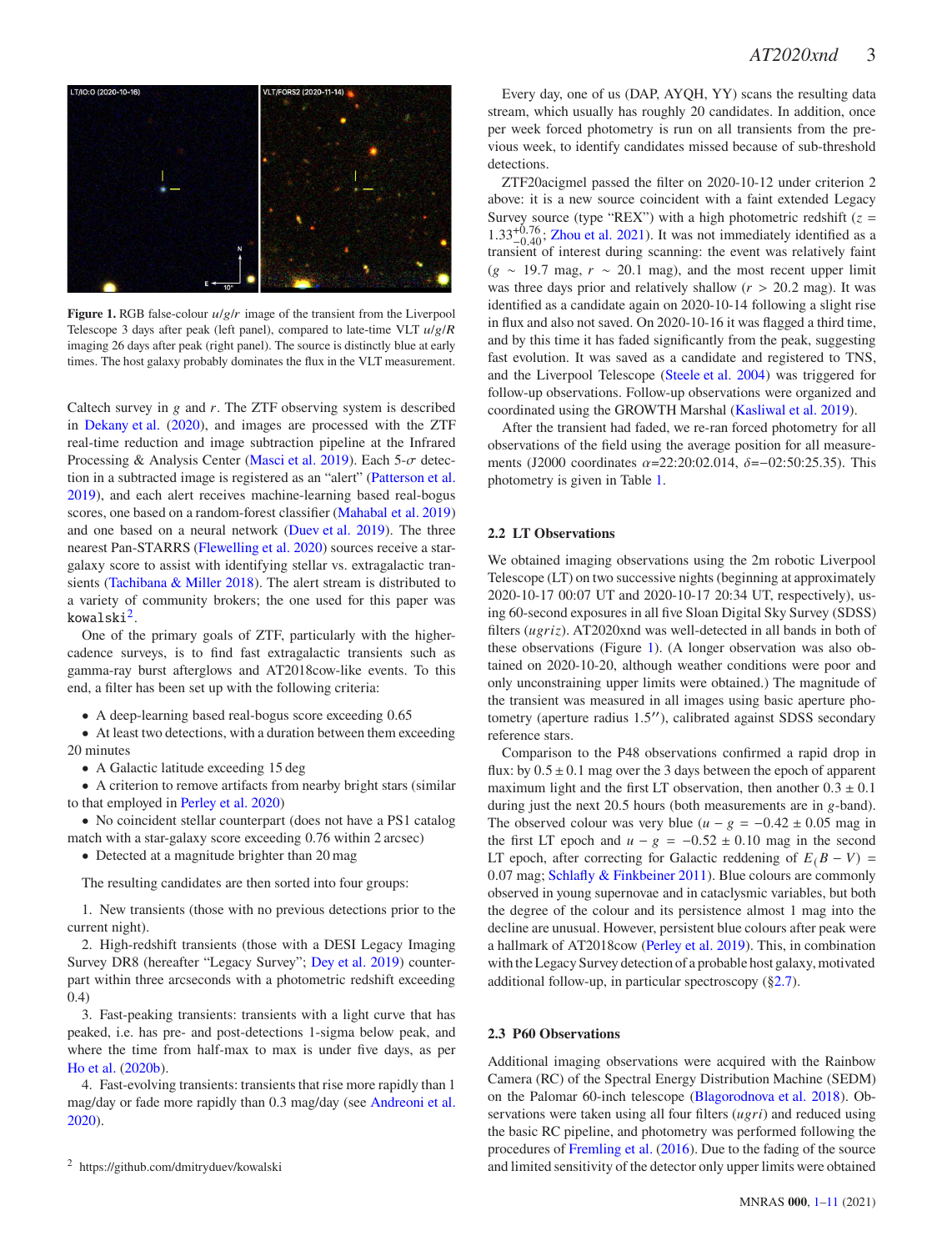

<span id="page-3-1"></span>Figure 2. LRIS spectra of AT2020xnd, acquired two days apart and approximately one week after the peak of the optical light curve. The first spectrum is shown in black; the second spectrum is shown in red and has been rescaled in flux to match the first (in r-band). Theoretical blackbody spectra are also shown as thick curves, and a spectrum of AT2018cow at similar phase also plotted for comparison. Both spectra are featureless, although there is a hint of an extremely broad absorption feature centred around 4000Å (rest frame) in the first spectrum. The Mg II  $\lambda\lambda$ 2796,2803 narrow absorption doublet is seen in both spectra along with possible low-significance detection of absorption lines of Mg I and Fe II (large inset), and weak emission from H $\alpha$  (small inset).

in  $u$ -band, but detections confirming continued fading of the source were secured in all three remaining filters on 2020-10-20 and 2020- 10-21. After that time, the event became too faint to secure useful detections with SEDM.

## **2.4 GIT Observations**

On 2020-10-20 at 13:45 UT, we started imaging observations of AT2020xnd on the 0.7m GROWTH-India Telescope (GIT) located at the Indian Astronomical Observatory (IAO), Hanle-Ladakh (India). The data were acquired in  $r'$  band with multiple 300 sec exposures for four successive nights, although only an upper limit was obtained on 2020-10-23 due to poor observing conditions. Reduction was performed using the standard GIT pipeline. PSF photometry of the transient was performed with PS1 stars as a reference.

# **2.5 NTT Observations**

Follow-up was provided using the ESO Faint Object Spectrograph and Camera (EFOSC2) on the 3.6m New Technology Telescope (NTT) at La Silla as part of the ePESSTO+ project [\(Smartt et al.](#page-9-46) [2015](#page-9-46)). Two epochs were acquired: the first on 2020-10-20  $(ugri,$ under dark conditions) and the second on 2020-10-23 ( $g$  and  $r$  only, under bright conditions). A basic reduction of the data was performed using IDL, and photometry of AT2020xnd was performed using an aperture radius of 1.0 arcsec.

#### **2.6 VLT Imaging Observations**

We obtained several epochs of imaging using FORS2 on the Very Large Telescope at Paranal, Chile, under DDT proposal 106.21U2. Observations were obtained in the  $gri$  filters on UT 2020-11-03, 2020-11-04, 2020-11-05, 2020-11-09, 2020-11-14, and 2020-12-06. (Additionally,  $u$ -band observations were obtained on 2020-11-14.) An image of the field is shown in Figure [1.](#page-2-1) Reduction and photometry were performed using the same method as for the NTT observations. Because no image subtraction was performed, these measurements include (and at this epoch, are likely dominated by) the host galaxy.

#### <span id="page-3-0"></span>**2.7 Keck/LRIS Spectroscopy**

We obtained spectroscopy of AT2020xnd using the Low-Resolution Imaging Spectrometer (LRIS; [Oke et al. 1995](#page-9-47)) on the Keck I Telescope on 2020-10-19 and 2020-10-21. Observations were reduced using LPipe [\(Perley 2019](#page-9-48)). Both spectra (Figure [2\)](#page-3-1) show a very hot, blue continuum with no easily-identifiable broad features.

A series of narrow absorption lines are superimposed on the continuum of both spectra. The strong Mg II  $\lambda\lambda$ 2797,2801 doublet, redshifted to  $z = 0.2433$ , is prominent in both observations. Mg I  $\lambda$ 2852 and Fe II  $\lambda$ 2600 may also be present (at lower significance). These features establish  $z = 0.2433$  as a minimum redshift. No other absorption lines are observed, although a weak, narrow emission line of H $\alpha$  is also seen in both spectra at a consistent redshift, which if attributed to the host galaxy fixes this as the redshift of the transient. We will assume  $z = 0.2433$  throughout this paper. (We assume a basic cosmology of  $\Omega_M = 0.3$ ,  $\Omega_{\Lambda} = 0.7$ ,  $h = 0.7$ ; implying DM = 40.44 mag.)

The spectra show some deviation from a simple blackbody curve, with a slight depression in flux between approximately 3000-5000 Å in the rest frame. There is some uncertainty in the exact shape of the spectrum due to uncertain atmospheric corrections and wavelengthdependent slit losses as well as limited wavelength overlap between the blue and red arms of the spectrograph. However, the spectra and the close-to-simultaneous LT photometry self-consistently suggest a depression in flux in the vicinity of the observed  $g$ -band (rest-frame wavelengths between 3500-4500 Å), similar to what was observed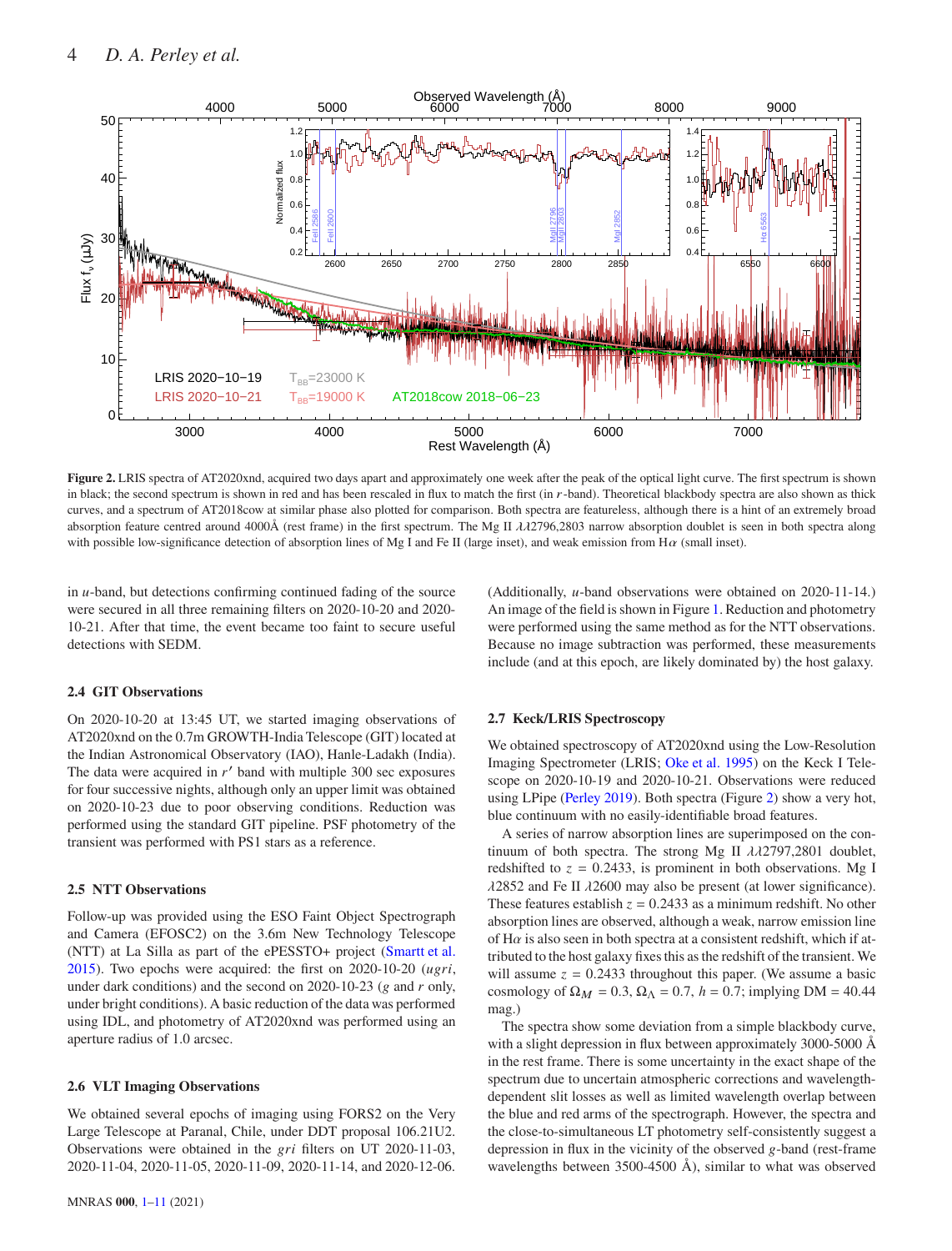**Table 1.** Photometry of AT2020xnd.

<span id="page-4-0"></span>

| <b>MJD</b>                                                                          | Instrument             | filter             | mag <sup>a</sup> | unc.         | ABmag <sup>b</sup> |
|-------------------------------------------------------------------------------------|------------------------|--------------------|------------------|--------------|--------------------|
| 59134.17188                                                                         | P48+ZTF                | r                  | 20.52            | 0.16         | 20.34              |
| 59134.18359                                                                         | P48+ZTF                | r                  | 20.08            | 0.09         | 19.90              |
| 59134.22656                                                                         | P48+ZTF                | g                  | 19.68            | 0.06         | 19.43              |
| 59134.22656                                                                         | P48+ZTF                | g                  | 19.69            | 0.07         | 19.43              |
| 59135.26953                                                                         | P48+ZTF                | r                  | 19.74            | 0.07         | 19.56              |
| 59136.17578                                                                         | P48+ZTF                | r                  | 19.87            | 0.09         | 19.70              |
| 59136.21094                                                                         | P48+ZTF                | g                  | 19.49            | 0.05         | 19.23              |
| 59136.21484                                                                         | P48+ZTF                | g                  | 19.51            | 0.05         | 19.26              |
| 59138.13281                                                                         | P48+ZTF                | r                  | 19.92            | 0.10         | 19.74              |
| 59138.19531                                                                         | P48+ZTF                | g                  | 20.00            | 0.09         | 19.74              |
| 59138.19531                                                                         | P48+ZTF                | g                  | 20.07            | 0.10         | 19.81              |
| 59139.19141                                                                         | P48+ZTF                | g                  | 20.07            | 0.09         | 19.82              |
| 59140.16797                                                                         | P48+ZTF                | g                  | 20.66            | 0.13         | 20.41              |
| 59140.17969                                                                         | P48+ZTF                | g                  | 20.53            | 0.11         | 20.28              |
| 59140.23047                                                                         | P48+ZTF                | r                  | 20.78            | 0.16         | 20.60              |
| 59141.17188                                                                         | P48+ZTF                | r                  | 20.91            | 0.28         | 20.74              |
| 59142.14453                                                                         | P48+ZTF                | r                  | 21.01            | 0.19         | 20.83              |
| 59142.14453                                                                         | P48+ZTF                | r                  | 21.14            | 0.23         | 20.97              |
| 59143.20703                                                                         | P48+ZTF                | g                  | 21.31            | 0.23         | 21.06              |
| 59143.22656                                                                         | P48+ZTF                | r                  | 21.48            | 0.27         | 21.30              |
| 59139.00391<br>59139.00781                                                          | $LT+IOO$<br>$LT+IOO$   | g                  | 20.20<br>20.25   | 0.02<br>0.04 | 19.95              |
| 59139.00781                                                                         | $LT+IOO$               | r<br>i             | 20.44            |              | 20.07<br>20.31     |
| 59139.00781                                                                         | $LT+IOO$               |                    | 20.44            | 0.05<br>0.14 | 20.32              |
| 59139.01172                                                                         | LT+IOO                 | Z<br>$\mathcal{U}$ | 19.87            | 0.05         | 19.58              |
| 59139.85938                                                                         | $LT+IOO$               |                    | 20.51            | 0.07         | 20.26              |
| 59139.85938                                                                         | LT+IOO                 | g<br>r             | 20.47            | 0.04         | 20.29              |
| 59139.85938                                                                         | $LT+IOO$               | i                  | 20.75            | 0.07         | 20.62              |
| 59139.86328                                                                         | $LT+IOO$               | Z                  | 20.77            | 0.21         | 20.65              |
| 59139.86328                                                                         | $LT+IOO$               | $\mathcal{U}$      | 20.08            | 0.07         | 19.79              |
| 59142.62891                                                                         | <b>GIT</b>             | r                  | 21.52            | 0.06         | 21.35              |
| 59143.70703                                                                         | <b>GIT</b>             | r                  | 21.69            | 0.06         | 21.52              |
| 59145.67578                                                                         | <b>GIT</b>             | r                  | 22.11            | 0.07         | 21.93              |
| 59144.41406                                                                         | Swift+UVOT             | $\mathfrak u$      | 20.35            | 0.25         | 21.03              |
| 59151.46875                                                                         | Swift+UVOT             | w 1                | 21.64            | 0.36         | 22.70              |
| 59142.09375                                                                         | P60+SEDM               | r                  | 20.95            | 0.14         | 20.77              |
| 59142.09766                                                                         | P60+SEDM               | g                  | 21.04            | 0.09         | 20.79              |
| 59143.10156                                                                         | P60+SEDM               | r                  | 21.29            | 0.14         | 21.11              |
| 59143.10547                                                                         | P60+SEDM               | g                  | 21.60            | 0.12         | 21.35              |
| 59143.10938                                                                         | P60+SEDM               | i                  | 21.32            | 0.20         | 21.19              |
| 59145.06641                                                                         | NTT+EFOSC2             | $\mathcal{U}$      | 21.60            | 0.07         | 21.31              |
| 59145.07422                                                                         | NTT+EFOSC2             | g                  | 21.83            | 0.03         | 21.58              |
| 59145.08203                                                                         | NTT+EFOSC2             | r                  | 21.95            | 0.04         | 21.77              |
| 59145.09375                                                                         | NTT+EFOSC2             | i                  | 22.08            | 0.06         | 21.95              |
| 59147.03906                                                                         | NTT+EFOSC2             | r                  | 22.31            | 0.11         | 22.13              |
| 59147.06250                                                                         | NTT+EFOSC2             | g                  | 22.29            | 0.07         | 22.04              |
| 59156.03125                                                                         | VLT+FORS2              | g                  | 23.47            | 0.05         | 23.22              |
| 59156.04297                                                                         | VLT+FORS2              | R                  | 23.41            | 0.05         | 23.23              |
| 59156.05078                                                                         | VLT+FORS2              | Ι                  | 23.41            | 0.05         | 23.28              |
| 59157.02734                                                                         | VLT+FORS2              | g                  | 23.67            | 0.03         | 23.42              |
| 59157.03906                                                                         | VLT+FORS2              | r                  | 23.53            | 0.05         | 23.35              |
| 59157.05078                                                                         | VLT+FORS2              | i                  | 23.76            | 0.07         | 23.63              |
| 59158.07812                                                                         | VLT+FORS2              | g                  | 23.81            | 0.05         | 23.56              |
| 59158.07812                                                                         | VLT+FORS2              | R<br>I             | 23.62<br>23.65   | 0.04         | 23.44              |
| 59158.08984<br>59162.06250                                                          | VLT+FORS2              |                    |                  | 0.09         | 23.52              |
| 59162.07422                                                                         | VLT+FORS2<br>VLT+FORS2 | g<br>R             | 24.02<br>23.81   | 0.03<br>0.05 | 23.77<br>23.63     |
| 59162.08594                                                                         | VLT+FORS2              | Ι                  | 23.75            | 0.07         | 23.62              |
| 59167.02344                                                                         | VLT+FORS2              | $\mathcal{U}$      | 24.71            | 0.16         | 24.42              |
| 59167.04297                                                                         | VLT+FORS2              |                    | 24.39            | 0.12         | 24.14              |
| 59167.05078                                                                         | VLT+FORS2              | g<br>R             | 23.99            | 0.10         | 23.81              |
| 59167.05469                                                                         | VLT+FORS2              | Ι                  | 23.73            | 0.14         | 23.60              |
| 59189.02734                                                                         | VLT+FORS2              | g                  | 25.07            | 0.18         | 24.82              |
| 59189.03906                                                                         | VLT+FORS2              | R                  | 24.51            | 0.14         | 24.33              |
| 59189.04297                                                                         | VLT+FORS2              | Ι                  | 23.81            | 0.14         | 23.68              |
| $\alpha$ In standard reference system for the filter: not corrected for extinction. |                        |                    |                  |              |                    |

 $\sp{b}$  Corrected for Galactic extinction.

in spectra of AT2018cow at similar phases after peak [\(Perley et al.](#page-9-14) [2019](#page-9-14)). A spectrum of AT2018cow at a similar phase (from the Discovery Channel Telescope about six days after the peak; the flux has been rescaled) is shown for comparison in Figure [2.](#page-3-1)

#### **2.8 Multiwavelength Observations**

After the confirmation of AT2020xnd as an extragalactic, fastevolving transient we also obtained extensive observations at radio and millimetre wavelengths, and a series of X-ray observations were also acquired using the Swift X-Ray Telescope (XRT) and the Chandra X-ray Telescope. (Swift simultaneously acquired Ultraviolet-Optical Telescope (UVOT) observations, which secured only marginal detections of the transient.) The transient is luminous at radio, millimeter, and X-ray wavelengths [\(Ho et al.](#page-9-49) [2020a](#page-9-49); [Matthews et al. 2020](#page-9-50)), further confirming its similarity to AT2018cow. The inferred properties of the forward shock will be presented in separate work by Ho et al.

#### **3 ANALYSIS AND DISCUSSION**

#### **3.1 A Fast-Peaking Optical Transient**

The optical light curve of 2020xnd is plotted in Figure [3.](#page-5-0) Overplotted for reference as solid lines is the light curve of AT2018cow, interpolated as in [Perley et al.](#page-9-14) [\(2019](#page-9-14)). Colours are matched approximately by rest-frame filter bandpass (for AT2018cow we plot UVW1, u, g, and r to match the colours of u, g, r, and i, respectively). No offsets have been applied, although the reference time  $(t_0$  at MJD 59132.0) was chosen for the best match to AT2018cow.

While there is some uncertainty regarding the exact time of the peak and the nature of the rise (due to limited sampling and nonnegligible photometric errors), the light curves are strikingly similar. The peak absolute AB magnitude  $(M_{\lambda})$  of AT 2020xnd is approximately  $M_{5000} = -20.4$  or  $M_{3900} = -20.7$ . The total time above half peak is about 6 days as observed (two days to rise from half-peak, then four days to decay an equivalent amount) or 5 days in the restframe. These values are quite similar to those inferred for AT2018cow  $(M_{4600} = -20.4, t_{1/2} \sim 4.5d$ ; [Perley et al. 2019](#page-9-14)), and quite unlike nearly all other transients found by ZTF to date [\(Perley et al. 2020](#page-9-1)).

#### **3.2 A Persistently Blue, Hot Transient**

The spectrum and spectral energy distribution (SED) of AT2020xnd imply a hot photosphere peaking well into the ultraviolet that persists throughout the observed evolution of the transient. In Figure [2](#page-3-1) we show both epochs of spectroscopy and SEDs from two (close in time) epochs of Liverpool Telescope photometry.

We fit the multiband photometry from the first two LT epochs (at  $t = 7.01$  and  $t = 7.86$  observer-frame days after  $t<sub>0</sub>$ ) and the first NTT epoch (at  $t = 13.08$  days) to a simple blackbody model. The effective temperature across all three epochs is very high ( $T = 20000 \pm 2000$ ) and does not evolve between the first and last epochs to within the uncertainties. The effective blackbody radius moves inward, from  $R = 80 \pm 30$  $R = 80 \pm 30$  $R = 80 \pm 30$  AU at 7 days to  $R = 39 \pm 5$  AU at 13 days.<sup>3</sup>

These are similar values to AT2018cow at equivalent times [\(Perley et al. 2019](#page-9-14)) and the physical implications are also similar: the photosphere is inconsistent with a dense sphere of expanding

<span id="page-4-1"></span><sup>&</sup>lt;sup>3</sup> Since the host extinction is unknown, these are technically lower limits on the temperature and upper limits on the radius.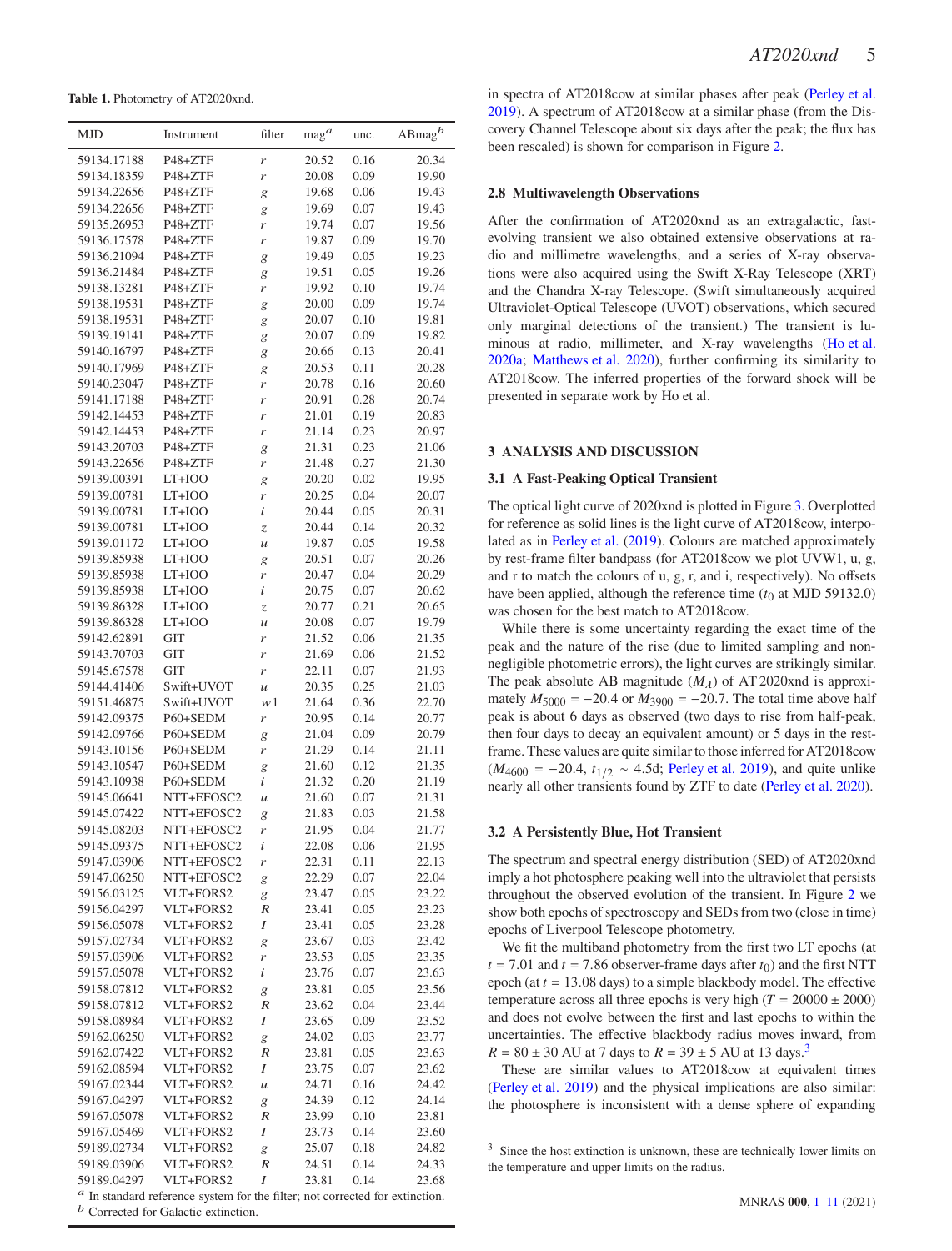

<span id="page-5-0"></span>Figure 3. Optical (observer-frame *ugri*) light curve of AT2020xnd (data points), compared with rest-frame equivalent light curves of AT2018cow (solid curves, based on the interpolation in [Perley et al. 2019](#page-9-14)) and the lowluminosity SN Ic-BL SN2002ap (dashed curve; from [Mazzali et al. 2002](#page-9-51)). All measurements have been corrected for Galactic extinction. The 'S' marks denote the epochs of the two spectra shown in Figure [2.](#page-3-1)

ejecta such as that seen in ordinary supernovae. While a recessing photosphere can occur within an expanding explosion if the opacity drops quickly enough, it would be surprising for this to happen in material that remains far above the recombination temperature at small radii. (We would also expect to observe strong emission lines during this transition.) We conclude that, as was the case for AT2018cow, the emission from AT2020xnd originates from an entirely different component, such as a confined ejecta torus close to the central engine or dense shell of pre-existing material.

#### **3.3 No Evidence For A Radioactively-Powered Supernova**

The successful explosion of a massive star is expected to produce a large amount of hot, dense, freely-expanding ejecta. In the previous section, we argue that such a component cannot reproduce the earlytime evolution of AT2020xnd. However, if AT2020xnd originates from a star that successfully exploded, we might still expect to see the ejecta at later times once this lower-luminosity component is no longer outshined by the hot blue component.

Analysis of the late-time behaviour of this transient is complicated by the presence of the host galaxy, which is of comparable luminosity to the transient during our late observations with the VLT and NTT. The galaxy is marginally detected in the Legacy Survey with quoted magnitudes of  $g = 24.85_{+0.52}^{-0.34}$ ,  $r = 24.08_{+0.65}^{-0.40}$ ,  $z = 23.96_{-0.60}^{-0.60}$  (2 $\sigma$ uncertainties). The Legacy Survey images are much shallower than our late-time VLT images, so they are not useful for subtracting the host galaxy flux from those observations.

To constrain the late-time flux of the transient, we assume two different extreme scenarios to bracket the possible evolution. To produce upper limits on the late-time flux, we assume all of the measured flux originates from the transient, and place a downward-pointing tri-angle on Figure [3](#page-5-0) at  $2\sigma$  above the measurement. To produce a lower limit, we assume a maximum allowed host-galaxy flux of  $2\sigma$  above the final VLT measurement, and subtract this from all previous measurements. This is plotted as an upward-pointing arrow.

The maximum luminosity of any supernova component in AT2020xnd at  $t \sim 30$  days is -16.5 AB mag ( $vL_v \sim 10^{42}$  erg/s). This is comparable to the underluminous Type Ic 2002ap [\(Foley et al.](#page-9-52) [2003](#page-9-52); [Mazzali et al. 2002](#page-9-51)), which is shown for reference in Figure [3\)](#page-5-0), or to low-luminosity Type II SNe. This limit is very conservative not only does it neglect the (probably substantial) contribution of the host galaxy but it also does not take into account the continued presence of the blue component, which will also still be contributing to (and probably dominating) the emission at these times. A late-time host-galaxy measurement will be required to put tight limits on SNlike emission from this transient, but we can clearly rule out a bright supernova component and suggest that even a low-luminosity one is quite unlikely. This implies that, if the progenitor is a massive star, it either expelled very little material or produced minimal radioactive nickel. Low-luminosity Ib/c and SN II have characteristic nickel masses of between  $10^{-2}$  to  $10^{-1}$   $M_{\odot}$  [\(Müller et al. 2017\)](#page-9-53): assuming a similar degree of radiation trapping in the slow ejecta, the amount synthesised and expelled by AT2020xnd must have been significantly less than this. The  $M_{R,peak}$  –  $M(56Ni)$  relation of [Dessart et al.](#page-9-54) [\(2016](#page-9-54)) would imply a limit of  $M(^{56}\text{Ni}) < 0.02 M_{\odot}$ .

Extremely low-luminosity (and nickel-poor) supernovae are not unprecedented [\(Hamuy 2003;](#page-9-55) [Pastorello et al. 2004](#page-9-56)). However, it is notable that such a nickel-poor event is occurring alongside one of the most energetic radio transients known (Ho et al. 2021, in prep). Known radio-luminous transients associated with the deaths of massive stars are without exception accompanied by quite energetic supernovae [\(Weiler et al. 2002\)](#page-9-57). This could suggest that the transient is not powered by a massive star at all (a possibility at odds with the dwarf star-forming nature of the host population; see next section), or that failure of the accompanying supernova is intrinsic to the phenomenon.

#### **3.4 A Dwarf Host Galaxy With Modest Star-Formation**

While a sizeable population of photometrically-identified fastluminous transients exists and has now been subject to detailed sample analysis [\(Pursiainen et al. 2018](#page-9-7); [Wiseman et al. 2020](#page-9-25)), it is not yet clear how many of these are true AT2018cow-like events versus other fast phenomena (such as classical Type Ibn SNe, or "ordinary" SN types with luminous shock-cooling peaks whose secondary rise was missed). The sample of confirmed AT2018cow-like transients remains very small, although all three events published to date were localized to star-forming dwarf galaxies [\(Perley et al. 2020;](#page-9-1) [Ho et al. 2020b](#page-9-27); [Coppejans et al. 2020\)](#page-9-26) and this appears to be true of the broader (spectroscopically-unconfirmed) fast-luminous transient population from DES as well [\(Wiseman et al. 2020](#page-9-25)).

AT2020xnd continues this trend. There is insufficient data to fit an SED model to the host photometry (only three low-S/N detections from the Legacy Survey are available), although the optical luminosity (absolute magnitude −16.2) is consistent with a stellar mass between  $3 \times 10^7 M_{\odot}$  and  $3 \times 10^8 M_{\odot}$  [\(Blanton et al. 2011](#page-9-58)) and typical of galaxies with stellar mass of ~ 10<sup>8</sup>  $M_{\odot}$ , similar to the Small Magellanic Cloud. The star-formation rate is low: assuming that the weak emission feature seen in our LRIS spectra is indeed  $H\alpha$  emission from the galaxy (and assuming no host extinction), we measure a star-formation rate of SFR =  $0.020 \pm 0.005 M_{\odot}$  yr<sup>-1</sup>, which is fairly characteristic of SN host galaxies of this mass at low redshift [\(Taggart & Perley 2019](#page-9-59)).

These observations continue to build the case that AT2018cow-like transients occur primarily (perhaps, exclusively) in dwarf galaxies, similar to superluminous supernovae and long-duration gamma-ray bursts. The modest specific star formation rate suggests that an extremely young population age or high volumetric star-formation rate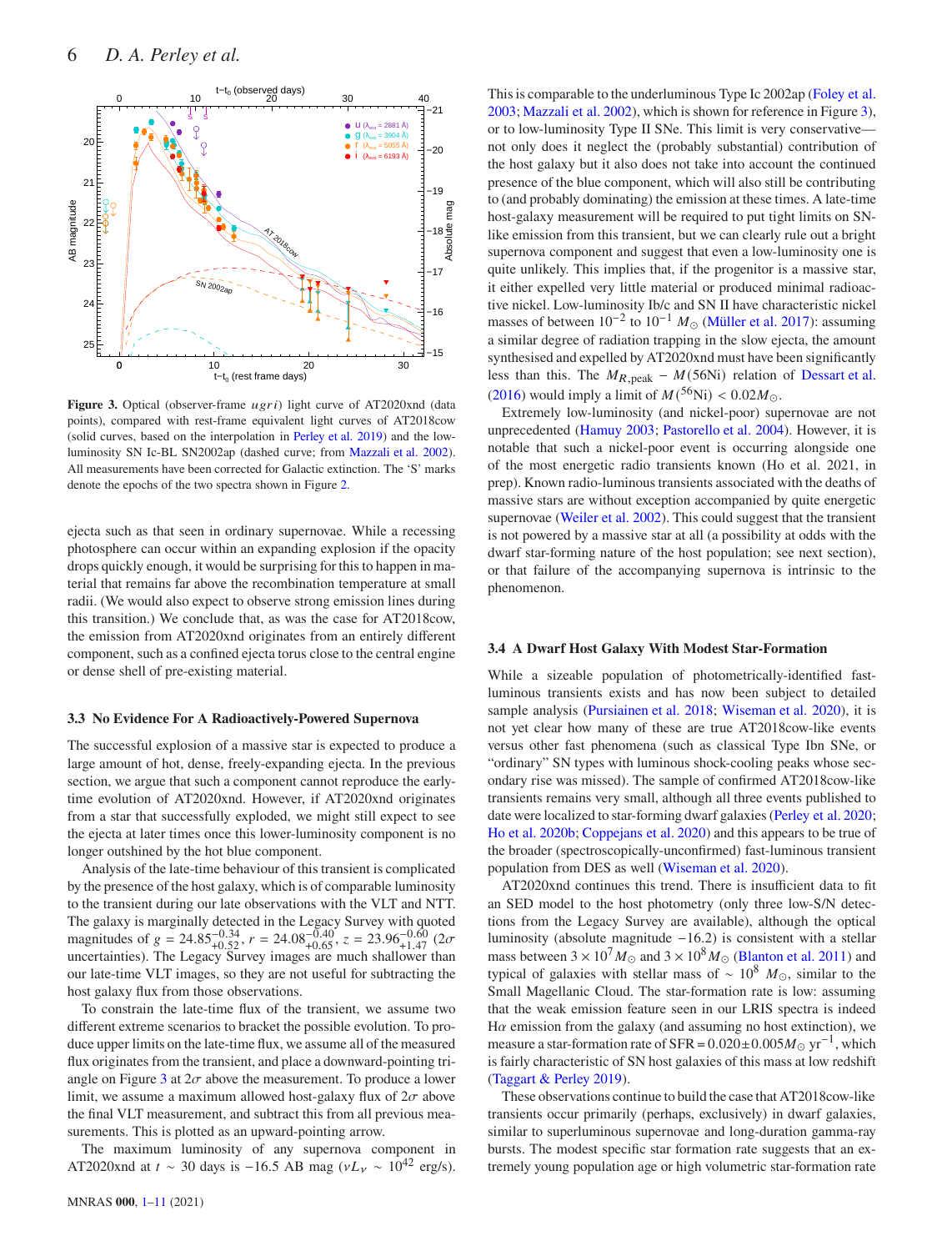

<span id="page-6-1"></span>**Figure 4.** Estimates of the mass and star-formation rate of the host galaxy of AT2020xnd (star), compared to other hosts of AT2018cow-like events: AT2018cow itself, ZTF18abvkwla, and CSS161010 [\(Perley et al. 2019;](#page-9-14) [Ho et al. 2019](#page-9-15); [Coppejans et al. 2020](#page-9-26)). To date there are no high-mass hosts, and three out of four have typical star-formation rates given their stellar mass. The core-collapse host galaxy sample of [Taggart & Perley](#page-9-59) [\(2019](#page-9-59)) and galaxies within 11 Mpc from the Local Volume Legacy Survey (LVLS; [Lee et al.](#page-9-60) [2011](#page-9-60)) are also shown for comparison (in black and in grey, respectively). LVLS symbol sizes are weighted by SFR for better visual comparison to the SFR-selected SN samples.

density is *not* a precondition, which disfavours (although does not rule out) models that require a modified IMF or extensive dynamical interactions, effects expected only in the most extreme star-forming environments such as proto-globular clusters. The basic physical properties of the host galaxies for the four AT2018cow-like events with confirmed luminous radio emission are shown in Figure [4.](#page-6-1) While all four are low-mass galaxies, only ZTF18abkwla has been shown to be forming stars at an elevated rate. Recently-published IFU spectroscopy and millimetre observations of the host of AT2018cow [\(Lyman et al. 2020](#page-9-61); [Morokuma-Matsui et al. 2019](#page-9-62)) likewise argue against the notion of an elevated stellar or star-formation-rate density being essential for the production of the progenitor of this class.

## <span id="page-6-0"></span>**4 CONCLUSIONS**

We report the discovery and early characterization of AT 2020xnd, a fast-luminous optical transient at  $z = 0.2433$ . The transient shares all key properties with AT2018cow: fast rise, high peak luminosity, featureless thermal spectrum, persistent blue colour throughout the decay, luminous radio emission, and a low-mass host galaxy whose star-formation rate is not particularly elevated. Its spectrum may contain high-velocity photospheric features at early times, although we do not know whether it showed narrow emission components at late times.

These observations suggest that the peculiar properties of AT2018cow are in fact typical of a new class of fast, energetic transients. They also reveal a sharp distinction between these events and

others that occupy the same general region of luminosity-duration phase space [\(Perley et al. 2020](#page-9-1)): for example Type Ibn supernovae and shock-cooling emission from Type IIb supernovae, whose optical properties are somewhat less extreme and do not produce luminous radio emission. Understanding the nature of this mysterious class of AT2018cow-like astrophysical transients will require an integrative model that explains all of their key features: in particular, the strong contrast between an energetic high-velocity shock with the absence of a nickel-powered supernova.

An updated discussion of progenitor models in the complete context of the optical, radio, and X-ray data of this event will be deferred for upcoming work by Ho et al. For now, however, qualitative arguments seem to point towards a variant of the failed-supernova scenario first proposed by [Perley et al.](#page-9-14) [\(2019\)](#page-9-14), in which the transient is produced by a jet driven by fallback accretion onto a black hole. The association with low-mass but otherwise typical star-forming galaxies argues for a massive stellar origin (and against alternative models involving tidal disruption of a star around a pre-existing intermediate-mass black hole), and the absence of a classical SN counterpart implies that most of the star's mass was not ejected. The hydrogen- and helium-rich late-time spectra of AT2018cow also support this model, although observations of this type could not be obtained for AT2020xnd.

If this model is correct, we should continue to observe the key features of AT2018cow and AT2020xnd in further members of this newly-recognized class of events. Our observations demonstrate an effective method for rapidly identifying new candidates in the future. A rapid rise to flux well above that of its host galaxy, followed by immediate fading, is an identifying feature—although as this property is shared with cataclysmic variables additional criteria are necessary. Angular extension of the candidate host in deep imaging surveys can provide an effective means of eliminating the majority of Galactic cataclysmic variables from consideration, with multi-band photometric follow-up with 1–2 meter class telescopes immediately after peak providing a useful additional screening method to rapidly vet candidates for spectroscopy.

Even more robust filtering of false positives would be possible if reliable multi-colour host photometric redshifts, or even spectroscopic redshifts, of intermediate-redshift faint galaxies were widely available across most of the sky. While the apparently high-redshift nature of its host galaxy (as given by the Legacy Survey) allowed AT2020xnd to pass our filter, this was in some ways a coincidence: the true redshift was lower than the (wide) constraint provided by the 3-band Legacy Survey. Fortunately, over the coming decade the redshift completeness is poised to rapidly increase, with several large galaxy surveys in preparation including DESI, 4MOST, VLT/MOONS, and Rubin/LSST. When combined with future highcadence wide-field surveys similar to ZTF, this will allow far more robust redshift/luminosity-based filtering than is currently possible while also permitting candidates to be identified and followed up even more rapidly.

## **ACKNOWLEDGEMENTS**

Based on observations obtained with the Samuel Oschin Telescope 48-inch and the 60-inch Telescope at the Palomar Observatory as part of the Zwicky Transient Facility project. ZTF is supported by the National Science Foundation under Grant No. AST-2034437 and a collaboration including Caltech, IPAC, the Weizmann Institute for Science, the Oskar Klein Centre at Stockholm University, the University of Maryland, Deutsches Elektronen-Synchrotron and Humboldt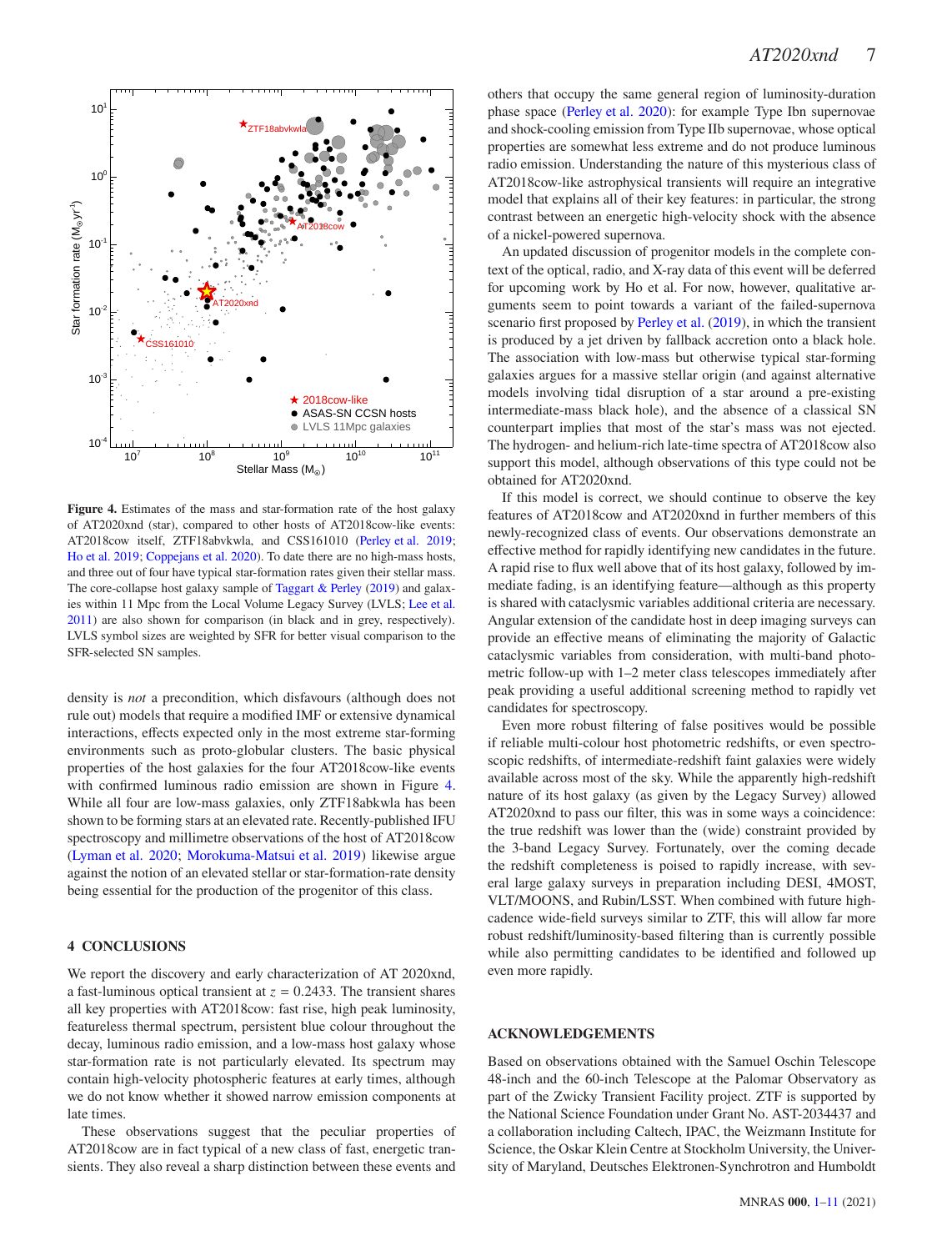University, the TANGO Consortium of Taiwan, the University of Wisconsin at Milwaukee, Trinity College Dublin, Lawrence Livermore National Laboratories, and IN2P3, France. Operations are conducted by COO, IPAC, and UW. The Liverpool Telescope is operated on the island of La Palma by Liverpool John Moores University in the Spanish Observatorio del Roque de los Muchachos of the Instituto de Astrofisica de Canarias with financial support from the UK Science and Technology Facilities Council. The SED Machine is based upon work supported by the National Science Foundation under Grant No. 1106171. Based on observations collected at the European Organisation for Astronomical Research in the Southern Hemisphere under ESO programme(s) 106.21U2 and 106.216C. We thank Stephane Blondin for helpful comments.

This work was supported by the GROWTH (Global Relay of Observatories Watching Transients Happen) project funded by the NSF under PIRE grant 1545949. GROWTH is a collaborative project among California Institute of Technology (USA), University of Maryland College Park (USA), University of Wisconsin Milwaukee (USA), Texas Tech University (USA), San Diego State University (USA), University of Washington (USA), Los Alamos National Laboratory (USA), Tokyo Institute of Technology (Japan), National Central University (Taiwan), Indian Institute of Astrophysics (India), Indian Institute of Technology Bombay (India), Weizmann Institute of Science (Israel), The Oskar Klein Centre at Stockholm University (Sweden), Humboldt University (Germany), Liverpool John Moores University (UK), and University of Sydney (Australia).

The GROWTH India telescope is a 70-cm telescope with a 0.7 degree field of view, set up by the Indian Institute of Astrophysics and the Indian Institute of Technology Bombay with support from the Indo-US Science and Technology Forum (IUSSTF) and the Science and Engineering Research Board (SERB) of the Department of Science and Technology (DST), Government of India. It is located at the Indian Astronomical Observatory (Hanle), operated by the Indian Institute of Astrophysics (IIA). GROWTH-India project is supported by SERB and administered by IUSSTF.

Funding for the SDSS and SDSS-II has been provided by the Alfred P. Sloan Foundation, the Participating Institutions, the NSF, the U.S. Department of Energy, the National Aeronautics and Space Administration (NASA), the Japanese Monbukagakusho, the Max Planck Society, and the Higher Education Funding Council for England. The SDSS is managed by the Astrophysical Research Consortium for the Participating Institutions. The Participating Institutions are the American Museum of Natural History, Astrophysical Institute Potsdam, University of Basel, University of Cambridge, Case Western Reserve University, University of Chicago, Drexel University, Fermilab, the Institute for Advanced Study, the Japan Participation Group, Johns Hopkins University, the Joint Institute for Nuclear Astrophysics, the Kavli Institute for Particle Astrophysics and Cosmology, the Korean Scientist Group, the Chinese Academy of Sciences (LAMOST), Los Alamos National Laboratory, the Max-Planck-Institute for Astronomy (MPIA), the Max-Planck-Institute for Astrophysics (MPA), New Mexico State University, Ohio State University, University of Pittsburgh, University of Portsmouth, Princeton University, the United States Naval Observatory, and the University of Washington.

The Pan-STARRS1 Surveys (PS1) have been made possible through contributions of the Institute for Astronomy, the University of Hawaii, the Pan-STARRS Project Office, the Max-Planck Society and its participating institutes, the Max Planck Institute for Astronomy, Heidelberg and the Max Planck Institute for Extraterrestrial Physics, Garching, The Johns Hopkins University, Durham University, the University of Edinburgh, Queen's University Belfast, the Harvard-Smithsonian Center for Astrophysics, the Las Cumbres Observatory Global Telescope Network Incorporated, the National Central University of Taiwan, the Space Telescope Science Institute, NASA under grant NNX08AR22G issued through the Planetary Science Division of the NASA Science Mission Directorate, the NSF under grant AST-1238877, the University of Maryland, and Eotvos Lorand University (ELTE).

The Legacy Surveys consist of three individual and complementary projects: the Dark Energy Camera Legacy Survey (DECaLS; NSF's OIR Lab Proposal ID 2014B-0404; PIs: David Schlegel and Arjun Dey), the Beijing-Arizona Sky Survey (BASS; NSF's OIR Lab Proposal ID 2015A-0801; PIs: Zhou Xu and Xiaohui Fan), and the Mayall z-band Legacy Survey (MzLS; NSF's OIR Lab Proposal ID 2016A-0453; PI: Arjun Dey). DECaLS, BASS and MzLS together include data obtained, respectively, at the Blanco telescope, Cerro Tololo Inter-American Observatory, The NSF's National Optical-Infrared Astronomy Research Laboratory (NSF's OIR Lab); the Bok telescope, Steward Observatory, University of Arizona; and the Mayall telescope, Kitt Peak National Observatory, NSF's OIR Lab. The Legacy Surveys project is honored to be permitted to conduct astronomical research on Iolkam Du'ag (Kitt Peak), a mountain with particular significance to the Tohono O'odham Nation.

This project used data obtained with the Dark Energy Camera (DECam), which was constructed by the Dark Energy Survey (DES) collaboration. Funding for the DES Projects has been provided by the U.S. Department of Energy, the U.S. National Science Foundation, the Ministry of Science and Education of Spain, the Science and Technology Facilities Council of the United Kingdom, the Higher Education Funding Council for England, the National Center for Supercomputing Applications at the University of Illinois at Urbana-Champaign, the Kavli Institute of Cosmological Physics at the University of Chicago, Center for Cosmology and Astro-Particle Physics at the Ohio State University, the Mitchell Institute for Fundamental Physics and Astronomy at Texas A&M University, Financiadora de Estudos e Projetos, Fundacao Carlos Chagas Filho de Amparo, Financiadora de Estudos e Projetos, Fundacao Carlos Chagas Filho de Amparo a Pesquisa do Estado do Rio de Janeiro, Conselho Nacional de Desenvolvimento Cientifico e Tecnologico and the Ministerio da Ciencia, Tecnologia e Inovacao, the Deutsche Forschungsgemeinschaft and the Collaborating Institutions in the Dark Energy Survey. The Collaborating Institutions are Argonne National Laboratory, the University of California at Santa Cruz, the University of Cambridge, Centro de Investigaciones Energeticas, Medioambientales y Tecnologicas-Madrid, the University of Chicago, University College London, the DES-Brazil Consortium, the University of Edinburgh, the Eidgenossische Technische Hochschule (ETH) Zurich, Fermi National Accelerator Laboratory, the University of Illinois at Urbana-Champaign, the Institut de Ciencies de l'Espai (IEEC/CSIC), the Institut de Fisica d'Altes Energies, Lawrence Berkeley National Laboratory, the Ludwig-Maximilians Universitat Munchen and the associated Excellence Cluster Universe, the University of Michigan, the National Optical Astronomy Observatory, the University of Nottingham, the Ohio State University, the University of Pennsylvania, the University of Portsmouth, SLAC National Accelerator Laboratory, Stanford University, the University of Sussex, and Texas A&M University.

The Legacy Surveys imaging of the DESI footprint is supported by the Director, Office of Science, Office of High Energy Physics of the U.S. Department of Energy under Contract No. DE-AC02- 05CH1123, by the National Energy Research Scientific Computing Center, a DOE Office of Science User Facility under the same contract; and by the U.S. National Science Foundation, Division of Astronomical Sciences under Contract No. AST-0950945 to NOAO.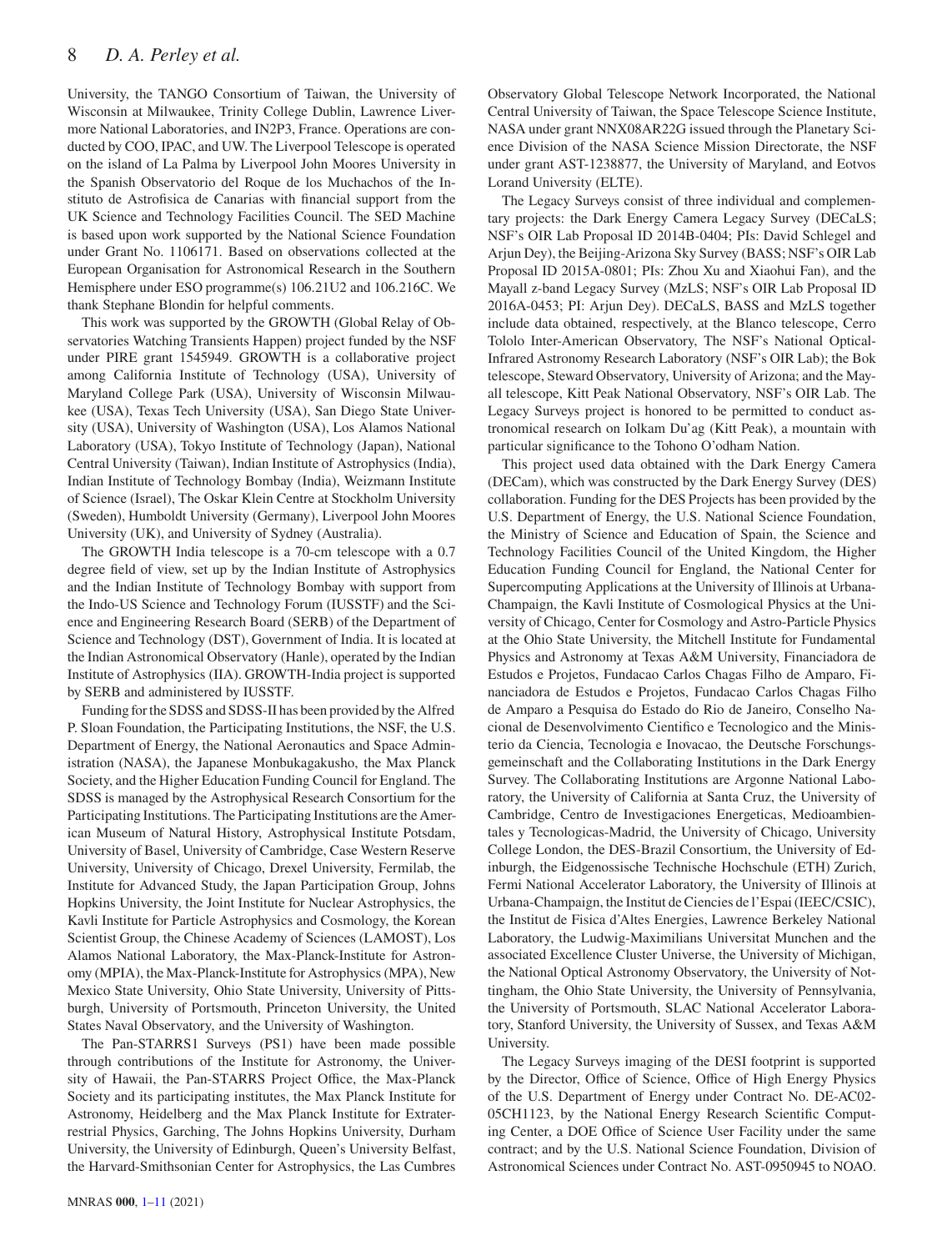L.G. was funded by the European Union's Horizon 2020 research and innovation programme under the Marie Skłodowska-Curie grant agreement No. 839090. This work has been partially supported by the Spanish grant PGC2018-095317-B-C21 within the European Funds for Regional Development (FEDER). H.K. thanks the LSSTC Data Science Fellowship Program, which is funded by LSSTC, NSF Cybertraining Grant #1829740, the Brinson Foundation, and the Moore Foundation; his participation in the program has benefited this work. E.C.K. acknowledges support from the G.R.E.A.T research environment funded by *Vetenskapsrådet*, the Swedish Research Council, under project number 2016-06012, and support from The Wenner-Gren Foundations. M.N. is supported by a Royal Astronomical Society Research Fellowship. M.G. is supported by the Polish NCN MAESTRO grant 2014/14/A/ST9/00121. T.-W.C. acknowledges the EU Funding under Marie Skłodowska-Curie grant H2020-MSCA-IF-2018-842471.

This research has made use of the NASA/IPAC Extragalactic Database (NED), which is operated by the Jet Propulsion Laboratory, California Institute of Technology, under contract with NASA. This research has made use of the VizieR catalogue access tool, CDS, Strasbourg, France (DOI : 10.26093/cds/vizier). The original description of the VizieR service was published in A&AS 143, 23.

Some of the data that contributed to this paper were obtained at the W. M. Keck Observatory, which is operated as a scientific partnership among the California Institute of Technology, the University of California, and NASA. The Observatory was made possible by the generous financial support of the W. M. Keck Foundation. The authors wish to recognize and acknowledge the very significant cultural role and reverence that the summit of Maunakea has always had within the indigenous Hawaiian community.

# **DATA AVAILABILITY**

Photometry is provided in Table 1. Reduced LRIS spectra will be uploaded to WISErep. All P48, Liverpool Telescope, Swift, Keck, NTT, and VLT observations will be available online via their respective telescope archives.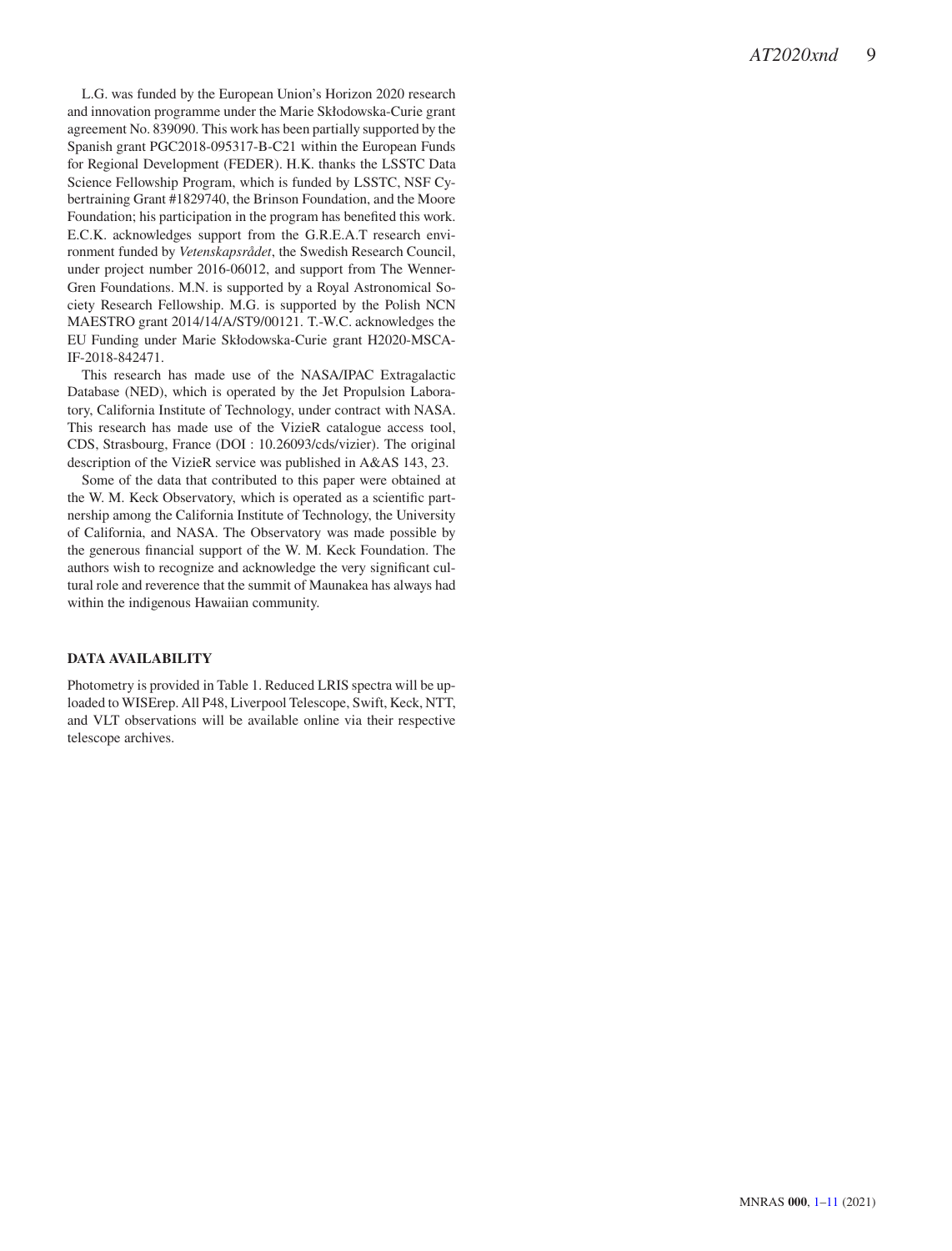## **REFERENCES**

<span id="page-9-60"></span><span id="page-9-58"></span><span id="page-9-55"></span><span id="page-9-54"></span><span id="page-9-52"></span><span id="page-9-49"></span><span id="page-9-45"></span><span id="page-9-44"></span><span id="page-9-42"></span><span id="page-9-39"></span><span id="page-9-38"></span><span id="page-9-36"></span><span id="page-9-35"></span><span id="page-9-31"></span><span id="page-9-30"></span><span id="page-9-29"></span><span id="page-9-28"></span><span id="page-9-27"></span><span id="page-9-26"></span><span id="page-9-24"></span><span id="page-9-17"></span><span id="page-9-15"></span><span id="page-9-12"></span><span id="page-9-10"></span><span id="page-9-9"></span><span id="page-9-6"></span><span id="page-9-5"></span><span id="page-9-2"></span>Andreoni I., et al., 2020, [ApJ,](http://dx.doi.org/10.3847/1538-4357/abbf4c) [904, 155](https://ui.adsabs.harvard.edu/abs/2020ApJ...904..155A) Arnett W. D., 1980, [ApJ,](http://dx.doi.org/10.1086/157898) [237, 541](https://ui.adsabs.harvard.edu/abs/1980ApJ...237..541A) Arnett W. D., 1982, [ApJ,](http://dx.doi.org/10.1086/159681) [253, 785](https://ui.adsabs.harvard.edu/abs/1982ApJ...253..785A) Bellm E. C., et al., 2019a, [PASP,](http://dx.doi.org/10.1088/1538-3873/aaecbe) [131, 018002](https://ui.adsabs.harvard.edu/abs/2019PASP..131a8002B) Bellm E. C., et al., 2019b, [PASP,](http://dx.doi.org/10.1088/1538-3873/ab0c2a) [131, 068003](https://ui.adsabs.harvard.edu/abs/2019PASP..131f8003B) Blagorodnova N., et al., 2018, [PASP,](http://dx.doi.org/10.1088/1538-3873/aaa53f) [130, 035003](https://ui.adsabs.harvard.edu/abs/2018PASP..130c5003B) Blanton M. R., Kazin E., Muna D., Weaver B. A., Price-Whelan A., 2011, [AJ,](http://dx.doi.org/10.1088/0004-6256/142/1/31) [142, 31](https://ui.adsabs.harvard.edu/abs/2011AJ....142...31B) Coppejans D. L., et al., 2020, [ApJ,](http://dx.doi.org/10.3847/2041-8213/ab8cc7) [895, L23](https://ui.adsabs.harvard.edu/abs/2020ApJ...895L..23C) Dekany R., et al., 2020, [PASP,](http://dx.doi.org/10.1088/1538-3873/ab4ca2) [132, 038001](https://ui.adsabs.harvard.edu/abs/2020PASP..132c8001D) Dessart L., Hillier D. J., Woosley S., Livne E., Waldman R., Yoon S.-C., Langer N., 2016, [MNRAS,](http://dx.doi.org/10.1093/mnras/stw418) [458, 1618](https://ui.adsabs.harvard.edu/abs/2016MNRAS.458.1618D) Dey A., et al., 2019, [AJ,](http://dx.doi.org/10.3847/1538-3881/ab089d) [157, 168](https://ui.adsabs.harvard.edu/abs/2019AJ....157..168D) Drout M. R., et al., 2014, [ApJ,](http://dx.doi.org/10.1088/0004-637X/794/1/23) [794, 23](https://ui.adsabs.harvard.edu/abs/2014ApJ...794...23D) Duev D. A., et al., 2019, [MNRAS,](http://dx.doi.org/10.1093/mnras/stz2357) [489, 3582](https://ui.adsabs.harvard.edu/abs/2019MNRAS.489.3582D) Flewelling H. A., et al., 2020, [ApJS,](http://dx.doi.org/10.3847/1538-4365/abb82d) [251, 7](https://ui.adsabs.harvard.edu/abs/2020ApJS..251....7F) Foley R. J., et al., 2003, [PASP,](http://dx.doi.org/10.1086/378242) [115, 1220](https://ui.adsabs.harvard.edu/abs/2003PASP..115.1220F) Fox O. D., Smith N., 2019, [MNRAS,](http://dx.doi.org/10.1093/mnras/stz1925) [488, 3772](https://ui.adsabs.harvard.edu/abs/2019MNRAS.488.3772F) Fremling C., et al., 2016, [A&A,](http://dx.doi.org/10.1051/0004-6361/201628275) [593, A68](https://ui.adsabs.harvard.edu/abs/2016A&A...593A..68F) Fremling C., et al., 2019, [ApJ,](http://dx.doi.org/10.3847/2041-8213/ab218f) [878, L5](https://ui.adsabs.harvard.edu/abs/2019ApJ...878L...5F) Graham M. J., et al., 2019, [PASP,](http://dx.doi.org/10.1088/1538-3873/ab006c) [131, 078001](https://ui.adsabs.harvard.edu/abs/2019PASP..131g8001G) Hamuy M., 2003, [ApJ,](http://dx.doi.org/10.1086/344689) [582, 905](https://ui.adsabs.harvard.edu/abs/2003ApJ...582..905H) Ho A. Y. Q., et al., 2019, [ApJ,](http://dx.doi.org/10.3847/1538-4357/aaf473) [871, 73](https://ui.adsabs.harvard.edu/abs/2019ApJ...871...73H) Ho A. Y. Q., Perley D. A., Yao Y., 2020a, Transient Name Server AstroNote, [204, 1](https://ui.adsabs.harvard.edu/abs/2020TNSAN.204....1H) Ho A. Y. Q., et al., 2020b, [ApJ,](http://dx.doi.org/10.3847/1538-4357/ab8bcf) [895, 49](https://ui.adsabs.harvard.edu/abs/2020ApJ...895...49H) Inserra C., 2019, [Nature Astronomy,](http://dx.doi.org/10.1038/s41550-019-0854-4) [3, 697](https://ui.adsabs.harvard.edu/abs/2019NatAs...3..697I) Kasliwal M. M., et al., 2019, [PASP,](http://dx.doi.org/10.1088/1538-3873/aafbc2) [131, 038003](https://ui.adsabs.harvard.edu/abs/2019PASP..131c8003K) Kremer K., Lu W., Piro A. L., Chatterjee S., Rasio F. A., Ye C. S., 2020, arXiv e-prints, [p. arXiv:2012.02796](https://ui.adsabs.harvard.edu/abs/2020arXiv201202796K) Kuin N. P. M., et al., 2019, [MNRAS,](http://dx.doi.org/10.1093/mnras/stz053) [487, 2505](https://ui.adsabs.harvard.edu/abs/2019MNRAS.487.2505K) Lee J. C., et al., 2011, [ApJS,](http://dx.doi.org/10.1088/0067-0049/192/1/6) [192, 6](https://ui.adsabs.harvard.edu/abs/2011ApJS..192....6L) Liu L.-D., Zhang B., Wang L.-J., Dai Z.-G., 2018, [ApJ,](http://dx.doi.org/10.3847/2041-8213/aaeff6) [868, L24](https://ui.adsabs.harvard.edu/abs/2018ApJ...868L..24L) Lyman J. D., Galbany L., Sánchez S. F., Anderson J. P., Kuncarayakti H., Prieto J. L., 2020, [MNRAS,](http://dx.doi.org/10.1093/mnras/staa1243) [495, 992](https://ui.adsabs.harvard.edu/abs/2020MNRAS.495..992L) Lyutikov M., Toonen S., 2019, [MNRAS,](http://dx.doi.org/10.1093/mnras/stz1640) [487, 5618](https://ui.adsabs.harvard.edu/abs/2019MNRAS.487.5618L) Mahabal A., et al., 2019, [PASP,](http://dx.doi.org/10.1088/1538-3873/aaf3fa) [131, 038002](https://ui.adsabs.harvard.edu/abs/2019PASP..131c8002M) Margutti R., et al., 2019, [ApJ,](http://dx.doi.org/10.3847/1538-4357/aafa01) [872, 18](https://ui.adsabs.harvard.edu/abs/2019ApJ...872...18M) Masci F. J., et al., 2019, [PASP,](http://dx.doi.org/10.1088/1538-3873/aae8ac) [131, 018003](https://ui.adsabs.harvard.edu/abs/2019PASP..131a8003M) Matthews D., et al., 2020, Transient Name Server AstroNote, [218, 1](https://ui.adsabs.harvard.edu/abs/2020TNSAN.218....1M) Mazzali P. A., et al., 2002, [ApJ,](http://dx.doi.org/10.1086/341504) [572, L61](https://ui.adsabs.harvard.edu/abs/2002ApJ...572L..61M) Morokuma-Matsui K., et al., 2019, [ApJ,](http://dx.doi.org/10.3847/2041-8213/ab2915) [879, L13](https://ui.adsabs.harvard.edu/abs/2019ApJ...879L..13M) Müller T., Prieto J. L., Pejcha O., Clocchiatti A., 2017, [ApJ,](http://dx.doi.org/10.3847/1538-4357/aa72f1) [841, 127](https://ui.adsabs.harvard.edu/abs/2017ApJ...841..127M) Oke J. B., et al., 1995, [PASP,](http://dx.doi.org/10.1086/133562) [107, 375](https://ui.adsabs.harvard.edu/abs/1995PASP..107..375O) Pastorello A., et al., 2004, [MNRAS,](http://dx.doi.org/10.1111/j.1365-2966.2004.07173.x) [347, 74](https://ui.adsabs.harvard.edu/abs/2004MNRAS.347...74P) Pastorello A., et al., 2007, [Nature,](http://dx.doi.org/10.1038/nature05825) [447, 829](https://ui.adsabs.harvard.edu/abs/2007Natur.447..829P) Patterson M. T., et al., 2019, [PASP,](http://dx.doi.org/10.1088/1538-3873/aae904) [131, 018001](https://ui.adsabs.harvard.edu/abs/2019PASP..131a8001P) Perley D. A., 2019, [PASP,](http://dx.doi.org/10.1088/1538-3873/ab215d) [131, 084503](https://ui.adsabs.harvard.edu/abs/2019PASP..131h4503P) Perley D. A., et al., 2019, [MNRAS,](http://dx.doi.org/10.1093/mnras/sty3420) [484, 1031](https://ui.adsabs.harvard.edu/abs/2019MNRAS.484.1031P) Perley D. A., et al., 2020, [ApJ,](http://dx.doi.org/10.3847/1538-4357/abbd98) [904, 35](https://ui.adsabs.harvard.edu/abs/2020ApJ...904...35P) Piro A. L., Lu W., 2020, [ApJ,](http://dx.doi.org/10.3847/1538-4357/ab83f6) [894, 2](https://ui.adsabs.harvard.edu/abs/2020ApJ...894....2P) Prentice S. J., et al., 2018, [ApJ,](http://dx.doi.org/10.3847/2041-8213/aadd90) [865, L3](https://ui.adsabs.harvard.edu/abs/2018ApJ...865L...3P) Pursiainen M., et al., 2018, [MNRAS,](http://dx.doi.org/10.1093/mnras/sty2309) [481, 894](https://ui.adsabs.harvard.edu/abs/2018MNRAS.481..894P) Quataert E., Lecoanet D., Coughlin E. R., 2019, [MNRAS,](http://dx.doi.org/10.1093/mnrasl/slz031) [485, L83](https://ui.adsabs.harvard.edu/abs/2019MNRAS.485L..83Q) Rest A., et al., 2018, [Nature Astronomy,](http://dx.doi.org/10.1038/s41550-018-0423-2) [2, 307](https://ui.adsabs.harvard.edu/abs/2018NatAs...2..307R) Rivera Sandoval L. E., Maccarone T. J., Corsi A., Brown P. J., Pooley D., Wheeler J. C., 2018, [MNRAS,](http://dx.doi.org/10.1093/mnrasl/sly145) [480, L146](https://ui.adsabs.harvard.edu/abs/2018MNRAS.480L.146R) Schlafly E. F., Finkbeiner D. P., 2011, [ApJ,](http://dx.doi.org/10.1088/0004-637X/737/2/103) [737, 103](https://ui.adsabs.harvard.edu/abs/2011ApJ...737..103S) Smartt S. J., et al., 2015, [A&A,](http://dx.doi.org/10.1051/0004-6361/201425237) [579, A40](https://ui.adsabs.harvard.edu/abs/2015A&A...579A..40S) Steele I. A., et al., 2004, in Oschmann Jr. J. M., ed., Proc. SPIEVol. 5489, Ground-based Telescopes. pp 679–692, [doi:10.1117/12.551456](http://dx.doi.org/10.1117/12.551456) Tachibana Y., Miller A. A., 2018, [PASP,](http://dx.doi.org/10.1088/1538-3873/aae3d9) [130, 128001](https://ui.adsabs.harvard.edu/abs/2018PASP..130l8001T) Taggart K., Perley D., 2019, MNRAS accepted, [p. arXiv:1911.09112](https://ui.adsabs.harvard.edu/abs/2019arXiv191109112T) Uno K., Maeda K., 2020, [ApJ,](http://dx.doi.org/10.3847/2041-8213/abca32) [905, L5](https://ui.adsabs.harvard.edu/abs/2020ApJ...905L...5U) Villar V. A., Berger E., Metzger B. D., Guillochon J., 2017, [ApJ,](http://dx.doi.org/10.3847/1538-4357/aa8fcb) [849, 70](https://ui.adsabs.harvard.edu/abs/2017ApJ...849...70V)

<span id="page-9-62"></span><span id="page-9-61"></span><span id="page-9-59"></span><span id="page-9-56"></span><span id="page-9-53"></span><span id="page-9-51"></span><span id="page-9-50"></span><span id="page-9-48"></span><span id="page-9-47"></span><span id="page-9-46"></span><span id="page-9-43"></span><span id="page-9-41"></span><span id="page-9-37"></span><span id="page-9-34"></span><span id="page-9-33"></span><span id="page-9-32"></span><span id="page-9-23"></span><span id="page-9-22"></span><span id="page-9-21"></span><span id="page-9-20"></span><span id="page-9-19"></span><span id="page-9-18"></span><span id="page-9-16"></span><span id="page-9-14"></span><span id="page-9-13"></span><span id="page-9-11"></span><span id="page-9-8"></span><span id="page-9-7"></span><span id="page-9-1"></span><span id="page-9-0"></span>

- <span id="page-9-3"></span>Weiler K., 2003, Supernovae and Gamma-Ray Bursters. Vol. 598, Springer, [doi:10.1007/3-540-45863-8](http://dx.doi.org/10.1007/3-540-45863-8)
- <span id="page-9-57"></span>Weiler K. W., Panagia N., Montes M. J., Sramek R. A., 2002, [ARA&A,](http://dx.doi.org/10.1146/annurev.astro.40.060401.093744) [40, 387](https://ui.adsabs.harvard.edu/abs/2002ARA&A..40..387W)
- <span id="page-9-25"></span>Wiseman P., et al., 2020, [MNRAS,](http://dx.doi.org/10.1093/mnras/staa2474) [498, 2575](https://ui.adsabs.harvard.edu/abs/2020MNRAS.498.2575W)
- <span id="page-9-40"></span><span id="page-9-4"></span>Zampieri L., 2017, in Alsabti A. W., Murdin P., eds, Handbook of Supernovae. Springer International Publishing, Cham, pp 1–32, [doi:10.1007/978-3-319-20794-0\\_26-1,](http://dx.doi.org/10.1007/978-3-319-20794-0_26-1) [https://doi.org/10.1007/978-3-319-20794-0\\_26-1](https://doi.org/10.1007/978-3-319-20794-0_26-1) Zhou R., et al., 2021, [MNRAS,](http://dx.doi.org/10.1093/mnras/staa3764) [501, 3309](https://ui.adsabs.harvard.edu/abs/2021MNRAS.501.3309Z)